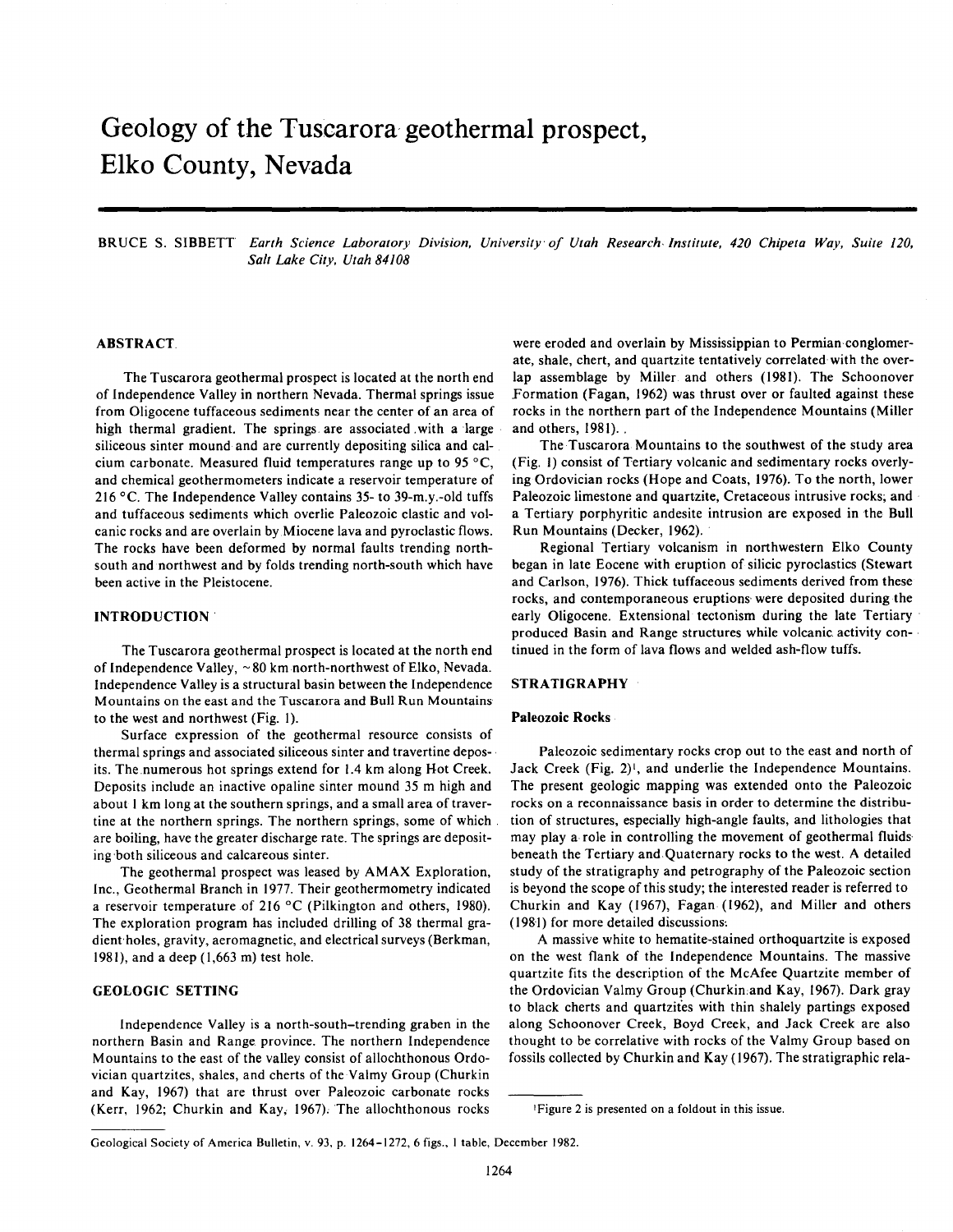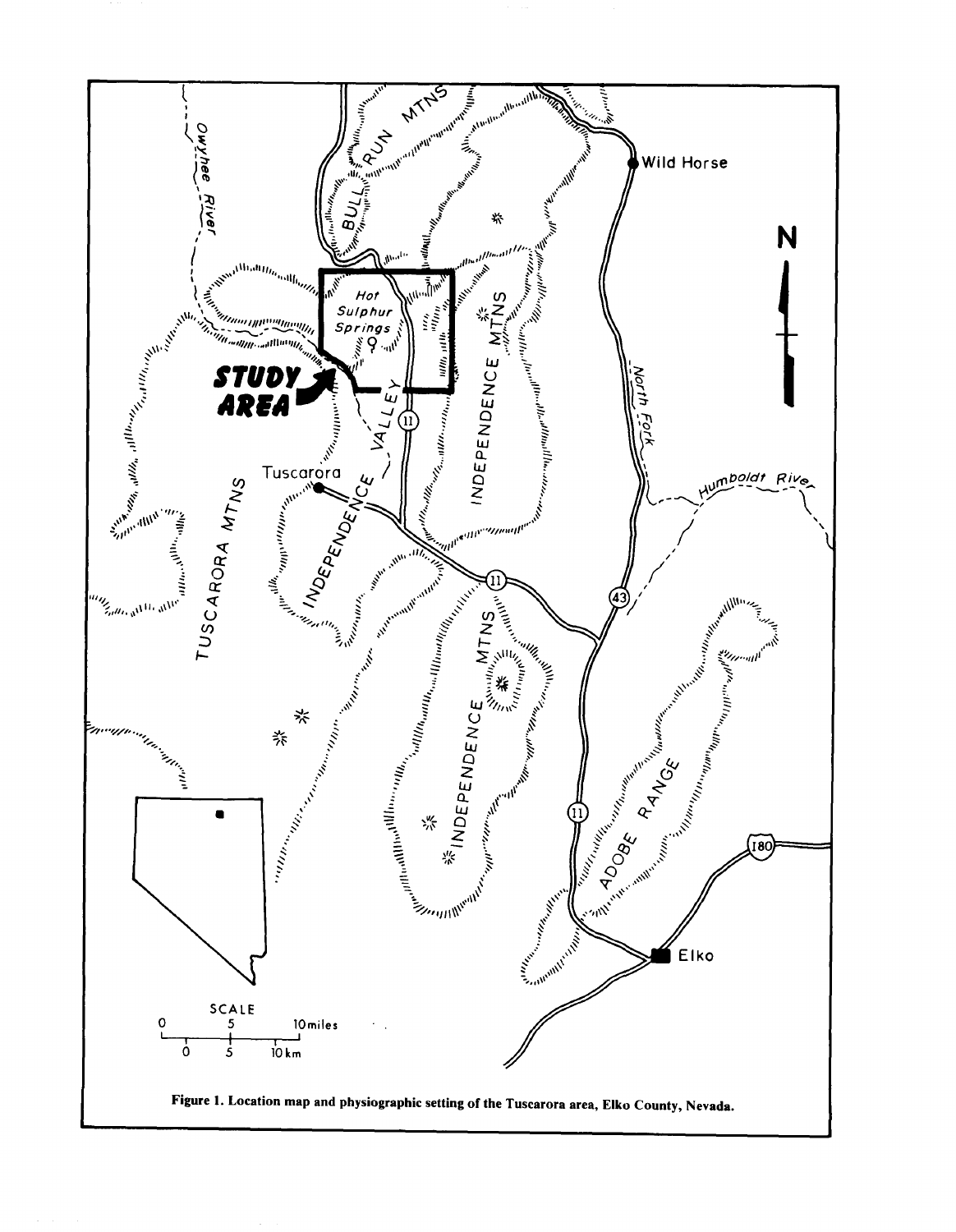

Figure 2. Geology of the **Tuscarora** geothermal area, Elko County, Nevada.

| QUATERNARY                                |                                                                                                                                                                                                  |  |  |  |  |  |  |  |
|-------------------------------------------|--------------------------------------------------------------------------------------------------------------------------------------------------------------------------------------------------|--|--|--|--|--|--|--|
| Qss                                       | Siliceous sinter.                                                                                                                                                                                |  |  |  |  |  |  |  |
| Qal                                       | Alluvium and talus, recent deposits.                                                                                                                                                             |  |  |  |  |  |  |  |
| Qis                                       | Landslides                                                                                                                                                                                       |  |  |  |  |  |  |  |
| Qoa                                       | Older Alluvium, currently being eroded<br>but conformable with present geo-<br>morphic surface,                                                                                                  |  |  |  |  |  |  |  |
| Qg                                        | Gravel, quartzite boulders, glacial<br>outwash, not graded to present<br>drainage, deformed.                                                                                                     |  |  |  |  |  |  |  |
| Qt                                        | Glacial till deposits.                                                                                                                                                                           |  |  |  |  |  |  |  |
| QTg                                       | Gravel, quartzite pebbles to boulders.                                                                                                                                                           |  |  |  |  |  |  |  |
| TERTIARY                                  |                                                                                                                                                                                                  |  |  |  |  |  |  |  |
| Taf                                       | Porphyritic andesite lava flows with 5-10%,<br>2-5mm phenocrysts of andesine and augite<br>in a vitric matrix.  Overlies Tvt and Tvi.                                                            |  |  |  |  |  |  |  |
| Tvt                                       | Weakly welded ash-flow tuff, 7% 1-3mm<br>sanadine crystals in black vitric matrix.                                                                                                               |  |  |  |  |  |  |  |
| Tvi                                       | Porphyritic quartz latite and dacite lava<br>flows, 20% 2-6mm phenocrysts of K feld-<br>spar, andesine, quartz and augite in a<br>red to black felsitic matrix.                                  |  |  |  |  |  |  |  |
| Tia                                       | Porphyritic basaltic-andesite intrusions,<br>15-25%, 3mm phenocrysts of plagioclase,<br>augite and biotite in a felsitic matrix.                                                                 |  |  |  |  |  |  |  |
| Tal                                       | Porphyritic andesite and basaltic-andesite<br>lava flows, 10-30%, 2-4mm phenocrysts in<br>an olive-gray to black matrix.                                                                         |  |  |  |  |  |  |  |
| <b>ALIDOCEN</b><br>Tts                    | Tuffaceous sediments, non-resistant waterlaid<br>tuffs, tuffaceous sands, volcaniclastic<br>conglomerate lenses and interbedded 3 to<br>6m thick, non-welded tuffs.                              |  |  |  |  |  |  |  |
| Ttb                                       | Tuff breccia, heterogeneous vent facies<br>deposit of pyroclastic breccia, lapilli-<br>stone and ash-flow tuffs. Contains pebble<br>to block-size xenoliths of Paleozoic rocks.                  |  |  |  |  |  |  |  |
| MISSISSIPPIAN TO PERMIAN                  |                                                                                                                                                                                                  |  |  |  |  |  |  |  |
| Schoonover Formation (Fagan, 1962).<br>Ms |                                                                                                                                                                                                  |  |  |  |  |  |  |  |
|                                           | PALEOZOIC UNDIFFERENTIATED                                                                                                                                                                       |  |  |  |  |  |  |  |
| Pu                                        | Argillite, quartzite, chert and green-<br>stone.                                                                                                                                                 |  |  |  |  |  |  |  |
|                                           | Contact, dashed where inferred or approxi-<br>mate.                                                                                                                                              |  |  |  |  |  |  |  |
|                                           | Fault, dashed where inferred, dotted where<br>covered.                                                                                                                                           |  |  |  |  |  |  |  |
|                                           | Thrust fault, dashed where inferred.                                                                                                                                                             |  |  |  |  |  |  |  |
|                                           | Slump block of rock which has moved as a<br>unit.                                                                                                                                                |  |  |  |  |  |  |  |
| 222                                       | Collapse and shear breccia.                                                                                                                                                                      |  |  |  |  |  |  |  |
| $\frac{1}{10}$                            | Strike and dip of bedding or contact,<br>single bar indicates dip measured in<br>outcrop, double bar indicates dip calcu-<br>lated from outcrop pattern or estimated<br>from aerial photographs. |  |  |  |  |  |  |  |
|                                           | Plunging syncline.                                                                                                                                                                               |  |  |  |  |  |  |  |
|                                           | Plunging anticline.                                                                                                                                                                              |  |  |  |  |  |  |  |
|                                           | Geothermal exploration hole.                                                                                                                                                                     |  |  |  |  |  |  |  |
| ■ 43                                      | Location and number of K-Ar samples.                                                                                                                                                             |  |  |  |  |  |  |  |
|                                           | Contour interval 40 feet.                                                                                                                                                                        |  |  |  |  |  |  |  |

# **EXPLANATION**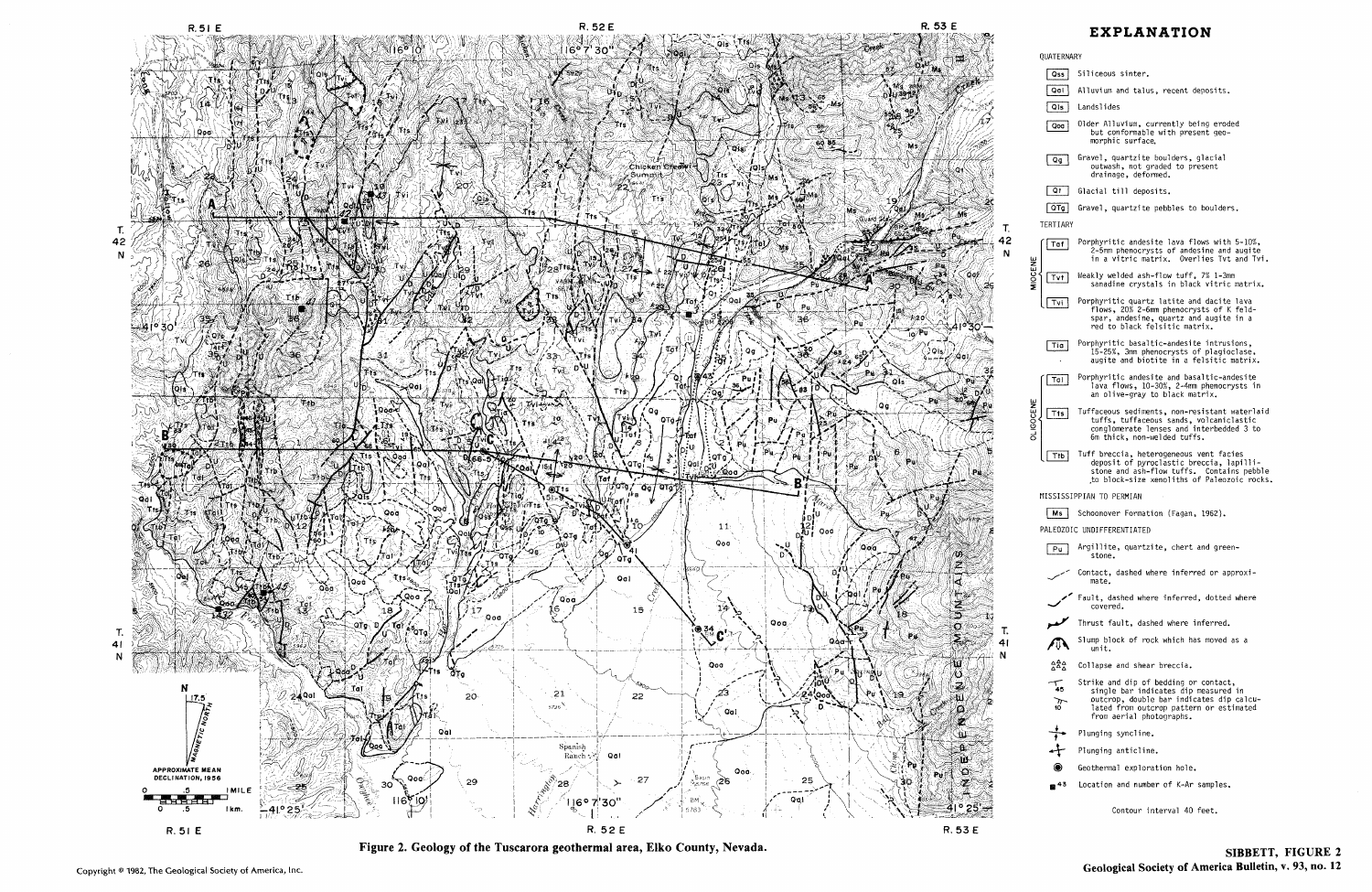





Figure 3. Geologic cross sections of the Tuscarora geothermal area, Elko County, Nevada. See Figure 2 (on reverse side of this foldout) for explanation of units.

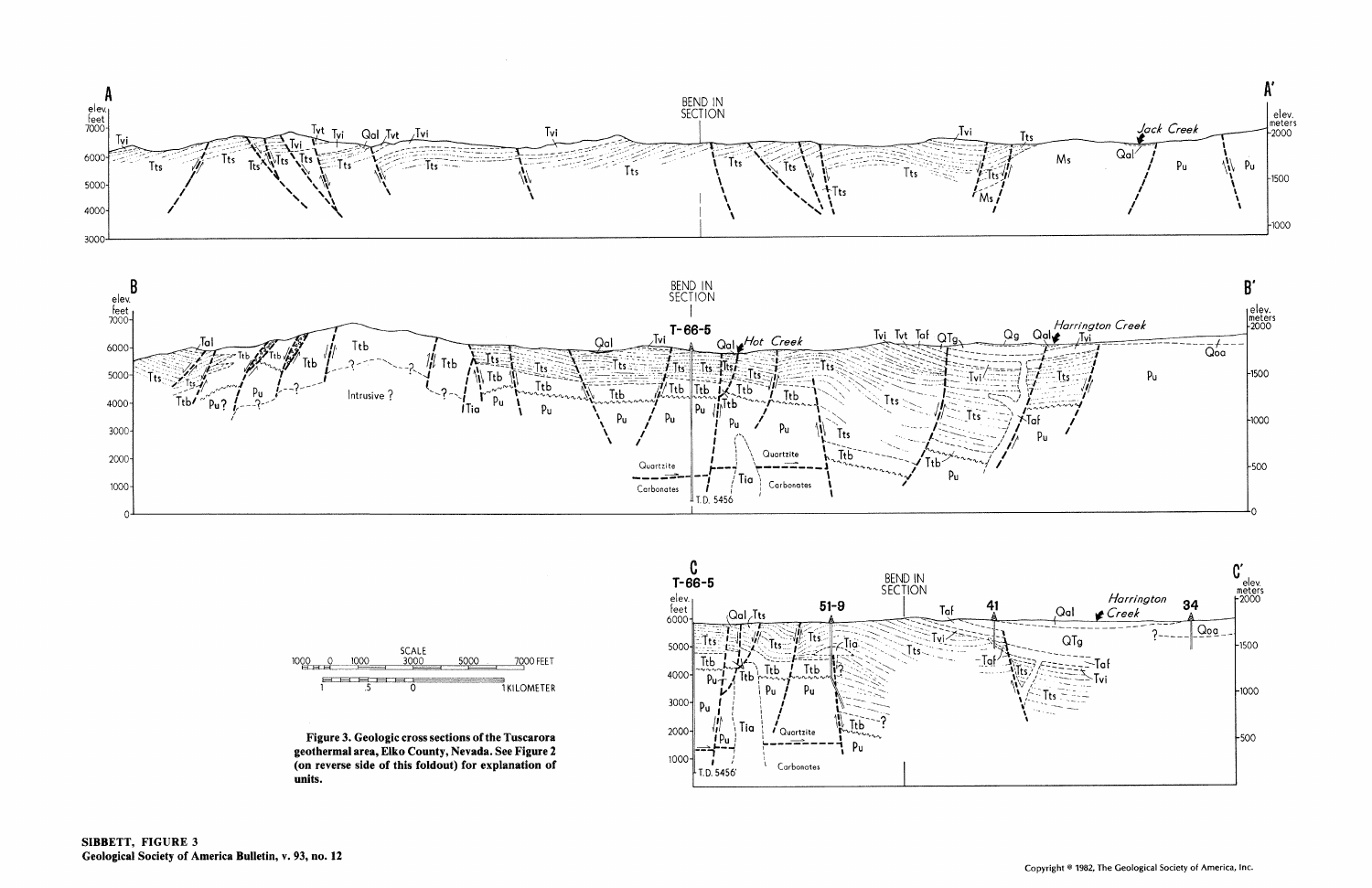**B. S. SIBBETT** 



# **DESCRIPTION**

3000-3420 Quartzite, It. 9y. fine - med.sand grain-size, possible fault, slickensides, few shale chips in sample (Valmy Group?) 3420-3520 Porphyritic rhyolite dike 3520-3560 Quartzite, med gy. 3560-3640 Shale & Quartzite 3640-3800 Quartzite, med gy 3800 - 3870 Shale, blk., & igneous rx. It. gy., dike 2 alt., py. 3870-3980 Quartzite, dk-gy. 3980-4320 Shale & Quartzite, blk-to dk gy, (Valmy Group?) 4320-4370 Chert, blk. 4370-4470 Quartzite & Shale 4470-4540 Greenstone & Chert 4540-5010 Limestone, dk. to med-gy., micrite

5010 - 5300 Dolomite & Limestone, white to It.gy., med.gy., med.-crystalline

5300-T.D. Shale & Greenstone, minor Quartzite

Figure 4. Lithologic log of Tuscarora 66-5 geothermal exploration hole. Unit intervals are given in feet.

tionship between the chert unit and the massive quartzite to the east is uncertain because of the extensive surficial deposits and highangle faulting between them.

The chert unit is unconformably overlain by conglomerate and argillites of the Mississippian to Permian overlap assemblage (Miller and others, 1981; Roberts and others, 1958). Although the

unconformity is well exposed along Schoonover Creek, its location is uncertain to the south and east due to poor exposure and faulting. The correlation of poorly exposed argillite, quartzite, chert, and greenstone between Jack Creek and Marsh Creek is therefore uncertain, and these rocks are here grouped as Paleozoic rocks undifferentiated. Previous investigators have mapped the rocks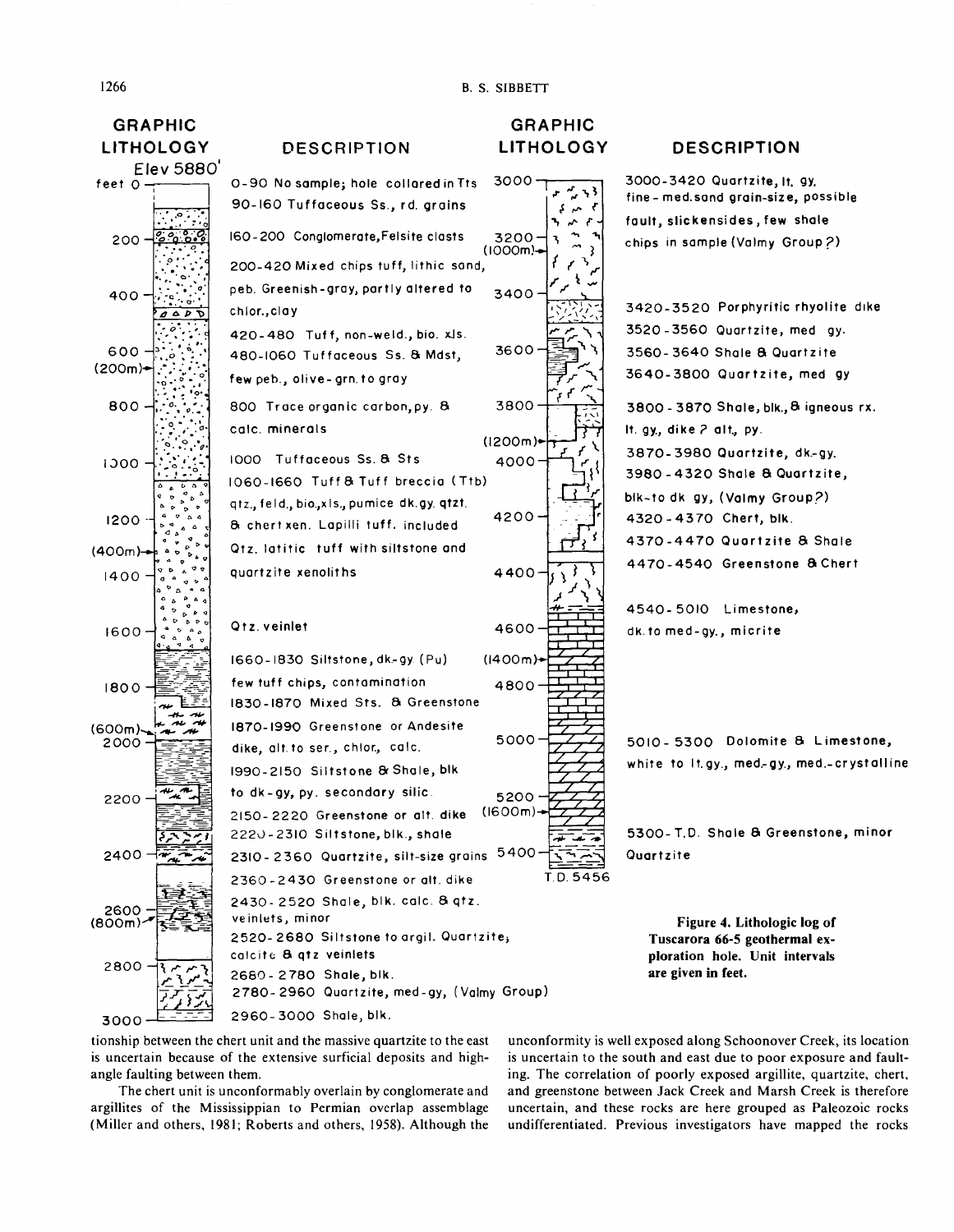| Sample no.       | Unit                        | Material dated | Location<br>(Lat. N, Long. W)              | K<br>(%) | Moles/g<br>$\delta$ Ar <sup>40</sup> <sub>Rad</sub> (×10 <sup>11</sup> ) | $\mathbf{A}$ r<br>(%) | Age<br>$(m.y. \pm 1\sigma)$ |
|------------------|-----------------------------|----------------|--------------------------------------------|----------|--------------------------------------------------------------------------|-----------------------|-----------------------------|
| $NVT-32*$        | andesite (Tal)              | plagioclase    | 41°27'7"<br>$116^{\circ}12'35''$           | 0.623    | 4.458                                                                    | 80                    | $40.8 \pm 1.3$              |
| $NVT-4!$         | dacitic ash-flow tuff (Ttb) | biotite        | $41^{\circ}30'10''$<br>116°11'26"          | 7.01     | 46.924                                                                   | 58                    | $38.2 \pm 1.4$              |
| <b>NVT-42*</b>   | andesite (Tvi)              | plagioclase    | 41°31'7''<br>$116^{\circ}10'54''$          | 0.90     | 2.617                                                                    | 23                    | $16.7 \pm 1.1$              |
| $NVT-43*$        | welded ash-flow tuff (Tvt)  | sanidine       | 41°31'21"<br>$116^{\circ}10'32''$          | 6.30     | 16.254                                                                   | 52                    | $14.8 \pm 0.6$              |
| <b>NVT-45*</b>   | latitic ash-flow tuff (Ttb) | biotite        | $41^{\circ}27'12''$<br>$116^{\circ}12'0''$ | 6.68     | 45.440                                                                   | 77                    | $38.8 \pm 1.3$              |
| $Ta 3^{\dagger}$ | andesite (Taf)              | whole rock     | $41^{\circ}30'6''$<br>116°6'13"            | 3.87     | 9.163                                                                    | 56.1                  | $13.6 \pm 0.7$              |

TABLE 1. POTASSIUM-ARGON AGE DETERMINATIONS FOR ROCKS IN THE TUSCARORA GEOTHERMAL AREA, ELKO COUNTY, NEVADA

\* S. H. Evans, Jr., analyst,

t Analysis by Teledyne Isotopes, 1980.

§ Radiogenic argon.

Constants:  $\lambda_{\epsilon} = 0.581 \times 10^{-10}/yr$ ,  $\lambda_{\beta} = 4.962 \times 10^{-10}/yr$ ; atomic abundance: K<sup>40</sup>/K M 1.167 × 10<sup>-4</sup>.

between Marsh Creek and Jack Creek as Schoonover Formation (Churkin and Kay, 1967) or overlap assemblage and Schoonover Formation (Miller and others, 1981). These rocks are structurally complex, the lithologies occurring in discontinuous lenses with thick massive quartzite. The Schoonover Formation, however, as mapped by Fagan (1962) north of Jack Creek consists of relatively uniform and laterally continuous well-bedded units with a north-tonortheast dip (Fig. 2). In outcrop and on aerial photographs, the Schoonover Formation appears little deformed, whereas the rocks south of Jack Creek are highly deformed. The base of the Schoonover Formation as originally defined by Fagan (1962) is a fault here interpreted to be the thrust or tear fault exposed along Jack Creek (Fig. 2). The present investigation therefore concluded that Schoonover Formation rocks are not present south of the major fault along Jack Creek.

The Mississippian Schoonover Formation (Fagan, 1962) crops out north of Jack Creek (Fig. 2) and consists of deep-water eugeosynclinal deposits of shale, chert, greenstone, turbidites, and wellbedded quartzite. The base of the Schoonover Formation is a fault exposed along Jack Creek which was mapped as a thrust by Miller and others (1981).

#### **Tertiary Rocks**

Vent facies pyroclastic deposits consisting of rhyolitic ash, lapilli, and blocks form a nonstratified, heterogeneous tuff-breccia two miles west of Hot Sulphur Springs (Fig. 2). The deposit includes ash-flow tuffs of limited extent which grade into tuffbreccia. Quartz and biotite phenocrysts are present in the ash-flows. Lapilli to block-sized xenoliths of shale, chert, and quartzite are abundant near the periphery and/or base of the deposit.

The tuff-breccia occurs in a fault-bounded horst, and depositional contacts with other units are rare. In a few exposures, the tuff-breccia seems to overlie or intertongue with the tuffaceous sedimentary unit (Tts). Along Skull Creek, on the west side of the study area (Fig. 2), a small outcrop of Paleozoic chert and quartzite is exposed under the tuff-breccia. If this outcrop is in place, and not a large xenolith brought up by the vent, it would indicate that the tuff-breccia lies directly on the Paleozoic basement at this locality.

A thickness of more than 280 m of tuff-breccia is exposed along Skull Creek within the vent. The geothermal test well, Tuscarora 66-5, penetrated 183 m of a tuff-breccia which is interpreted as the same unit (Figs. 3 and 4)<sup>2</sup>. The tuff-breccia in Tuscarora 66-5 overlies Paleozoic rocks and is overlain by 323 m of tuffaceous sediments (Fig. 4). A similar stratigraphy was encountered 1.5 km to the southeast in Tuscarora 51-9 (Fig. 3; John Deymonaz, AM AX, 1980, oral commun.).

Potassium-argon dates of  $38.2 \pm 1.4$  m.y. and  $38.8 \pm 1.3$  m.y. on biotite were determined for two samples of ash-flow tuff within the tuff-breccia unit (Table I). This places the tuff-breccia in the age range of the ash-flow tuffs southwest of the study area in the Tuscarora Mountains (Stewart and Carlson, 1976).

A thick, well-bedded unit of tuffaceous sedimentary rocks, volcaniclastic conglomerate, and non-welded tuffs is exposed from northern Independence Valley to north of Deep Creek. A thickness of 323 m of tuffaceous sedimentary rocks was penetrated in the geothermal test well Tuscarora 66-5 (Fig. 4). The lower part of the sedimentary rocks appear to be time equivalent to the tuff-breccia because of intertonguing exposed in outcrop. The pyroclastics (Ttb) were probably a local source of volcanic detritus when the vent was active. Volcanic vents outside of the study area, such as in the Tuscarora Mountains to the south, also contributed to the tuffaceous sediments.

The tuffaceous sedimentary rocks correlate with the Tsl and Ts2 units of Hope and Coats (1976). A potassium-argon date of  $35.2 \pm 1.0$  m.y. on biotite from a rhyolite ash within the unit was obtained on a sample collected in section 11, along Deep Creek, southwest of Lime Mountain (Schilling, 1965). The sample site appears to be outside the horst and may be part of the upper and younger part of the tuffaceous sedimentary rocks.

<sup>2</sup> Figure 3 appears on the same foldout as Figure 2 in this issue.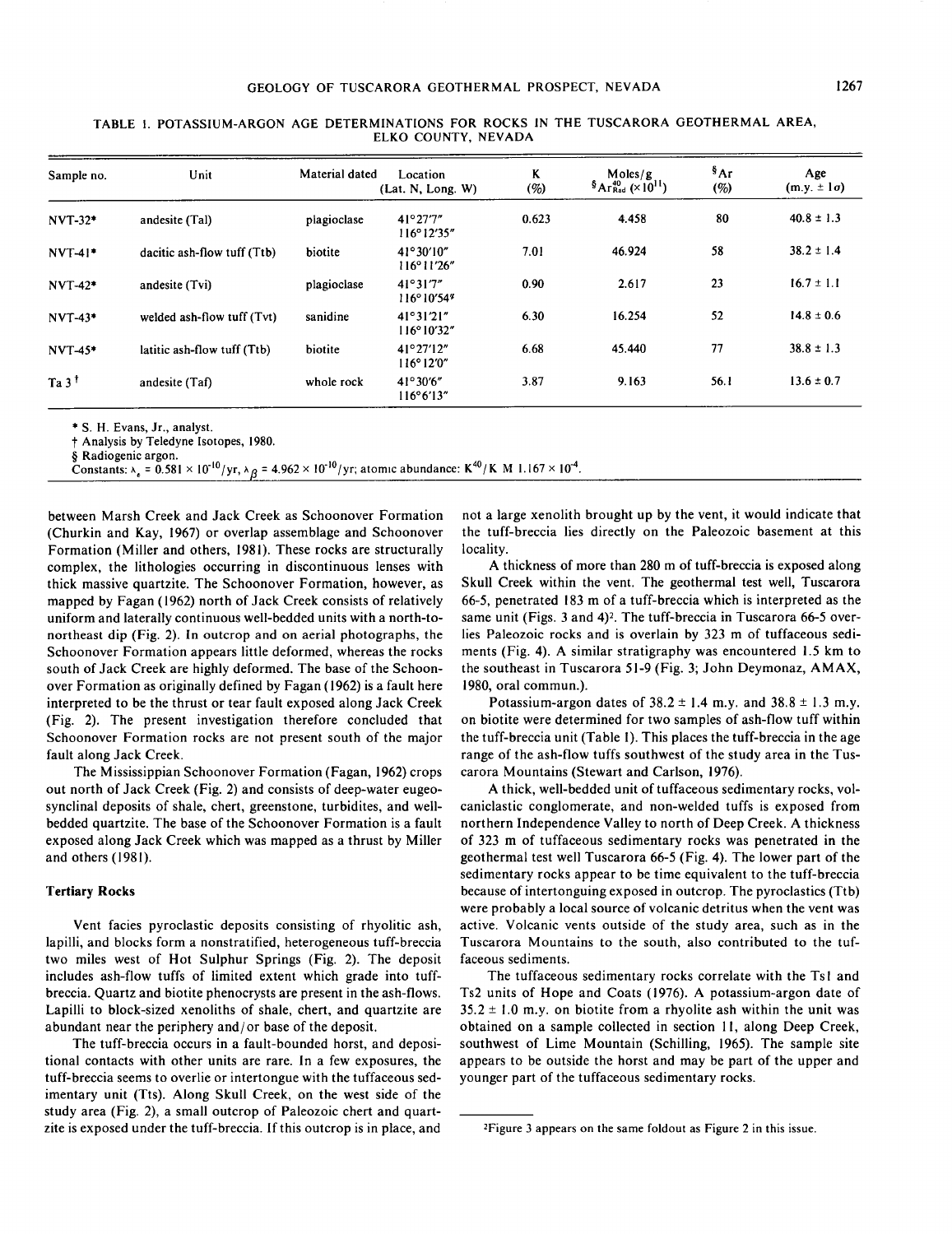Andesite and basaltic andesite lava flows overlie the tuffaceous sedimentary rocks and the tuff-breccia along the Owyhee River and are interbedded with the sediments on the west side of Hot Creek (Fig. 2). The flows are porphyritic, and some are flow breccia (aa flows) and locally columnar jointed where massive. Although the andesite flows clearly overlie tuff-breccia and tuffaceous sedimentary rocks in some exposures, other contact relationships are unclear. The outcrop pattern on the west side of Hot Creek suggests that some andesite flows may be interbedded with the tuffaceous sediments (Fig. 2). Sample NVT-32, an andesite collected in section 14 along the South Fork Owyhee River, has a K-Ar date of  $40.8 \pm 1.3$  m.y. (Table 1). This flow overlies tuffaceous sedimentary rocks to the north; and flows of the same unit, but possibly a little younger, overlie the tuff-breccia unit about 1 km to the northeast. The sample NVT-45 of a welded-ash flow within the tuff-breccia in the same area gave a K-Ar date of  $38.8 \pm 1.3$  m.y. (Table 1). The andesite flows and the tuff-breccia are therefore contemporaneous within the confidence interval of the two dates. Exposures indicate that the andesite flows are overlying the flanks of the tuff-breccia vent area. The andesite flows unit (Tal) of this report correlates with Ta<sub>2</sub> of Hope and Coats (1976).

Basaltic andesite plugs and dikes have intruded the tuffaceous sedimentary rocks along Hot Creek and the tuff-breccia along the vent margin. The age of these intrusions is uncertain, but they are mineralogically very similar to some of the basaltic andesite lava flows.

A unit of porphyritic lava flows consisting of quartz latite and dacite flows overlies the tuffaceous sedimentary rocks in most of the study area (Tvi, Fig. 2). Outcrops are reddish-brown and closely joined where the unit is devitrified. Dark green to black vitric zones are present and, where exposed, flow tops are vesicular. A porphyritic andesite flow containing 7% andesine phenocrysts and a trace of pyroxene is present at the top of the flows. A K-Ar date of 16.7  $\pm$ 1.1 m.y. on plagioclase was determined for sample NVT-42 from this flow (Table 1). There is a slight discordance between the bedding in the sedimentary rocks and the base of the lava flows which suggests that this contact is an angular unconformity. The thickness of the lava flow unit varies from about 30 to more than 120 m. Hope and Coats (1976) correlated these flows with the Jarbridge Rhyolite.

Scattered erosional remnants of a poorly welded vitric-crystal ash-flow tuff (Tvt, Fig. 2) overlie the latite and dacite lava flows. The tuff is 60 m or less thick and was extensively eroded before emplacement of the porphyritic andesite flow (Taf, Fig. 2) which overlies both tuff and latite-dacite composition lava flows west of Harrington Creek. A K-Ar date of  $14.8 \pm 0.6$  m.y. on sanidine was determined for sample NVT-43 of the ash-flow tuff (Table 1). A similar K-Ar date of  $15.3 \pm 0.5$  m.y. on sanidine was determined for a welded tuff (McKee and others, 1976) a few miles to the west (lat. 41°33'N, long. 116° 17'30"W).

The porphyritic andesite flow along Harrington Creek (Taf, Fig. 2) may be the youngest lava flow in the study area and has been dated at  $13.6 \pm 0.7$  m.y. by K-Ar methods (H. D. Pilkington, AMAX, 1980, written commun.). The andesite flow rests on the dacite-latite lava flows along most of the exposure, but the sanidine ash-flow tuff (Tvt) underlies the andesite where the tuff is preserved.

#### **Quaternary Deposits**

Extensive alluvial gravel deposits containing mostly Paleozoic quartzite boulders overlap the Tertiary and Paleozoic rocks around

the north end of Independence Valley. These gravel deposits have been subdivided into three units (QTg, Qg, and Qoa, Fig. 2) based on their relationship to the present drainage system, general composition, outcrop characteristics, state of erosion and relationship to Pleistocene glacial moraines. The glacial outwash gravels which extend south from the terminal moraine on Harrington Creek (Fig. 2) are of particular significance because they provide time control for some of the younger faulting and deformation in the area.

Two large areas of pediment gravels east of Harrington Creek have been grouped with the glacial outwash gravels (Qg) even though they may not be directly related to glaciation. The gravels rest on an erosional surface which has been uplifted and deeply eroded and therefore predates the alluvial fans (Qoa) which are graded near the present drainage system. The pediment gravels contain abundant large boulders and are similar to the glacial outwash deposits, whereas the Quaternary-Tertiary (QTg) gravels have smaller cobbles and boulders and a larger sand and clay fraction.

## **STRUCTURE**

#### **Paleozoic Structures**

The Paleozoic structures in the region are folds and thrust faults. Early folds have east-west axes and involve Devonian and older rocks (Kerr, 1962; Decker, 1962). These folds predate the thrust faults in the area (Decker, 1962).

The Ordovician Valmy Group rocks exposed in the Independence Mountains are part of an allochthon of eugeosynclinal rocks which was thrust over lower Paleozoic carbonate rocks of the miogeosyncline (Decker, 1962; Kerr, 1962). This thrust is exposed in the central part of the Independence Mountains where it is called the "Seetoya thrust" (Kerr, 1962) and to the north in the Bull Run Quadrangle as the "Trail Creek thrust" (Decker, 1962). This thrust and the lower-plate carbonate rocks are not exposed in the study area, but 279 m of carbonates were penetrated in the bottom of the Tuscarora 66-5 hole, below 536 m of Valmy quartzite (Fig. 4). If the carbonates are part of the autochthonous eastern facies, then the base of the quartzite is a thrust fault. The time of thrusting is uncertain, but the rocks involved indicate post-Devonian(?) to pre-Miocene limits (Decker, 1962; Kerr, 1962).

The second thrust in the study area is at the base of the Schoonover Formation. Fagan (1962) defined the base of the Schoonover Formation as a fault, and Miller and others (1981) interpreted this fault to be a thrust. The thrust is dated as post-Late Permian on the basis of fossils in the lower plate, and it is overlain by Miocene rocks (Miller and others, 1981).

The fault at the base of the Schoonover Formation is exposed as a high-angle, east-west-trending fault along Jack Creek. Mullion structures on the exposed fault surfaces along Jack Creek indicate that the last fault movement was strike-slip and east-west. Measured dips on the exposed fault surface are 48 to 85 degrees to the north (Fig. 2) and may be vertical at its westernmost exposure. The Schoonover fault as exposed along Jack Creek could be interpreted as a right-lateral fault. It may be a tear fault offsetting the Schoonover thrust mapped to the northeast by Miller and others (1981). However, the Schoonover Formation dips steeply to the north (Fig. 2), and post-thrusting deformation may have tilted both the formation and the thrust fault to the north. Dips to the south of the fault between Jack Creek and Marsh Creek are generally low and randomly oriented. The northern dip of the Valmy Group rocks on the south side of Jack Creek steepens near the Schoonover fault (Fig.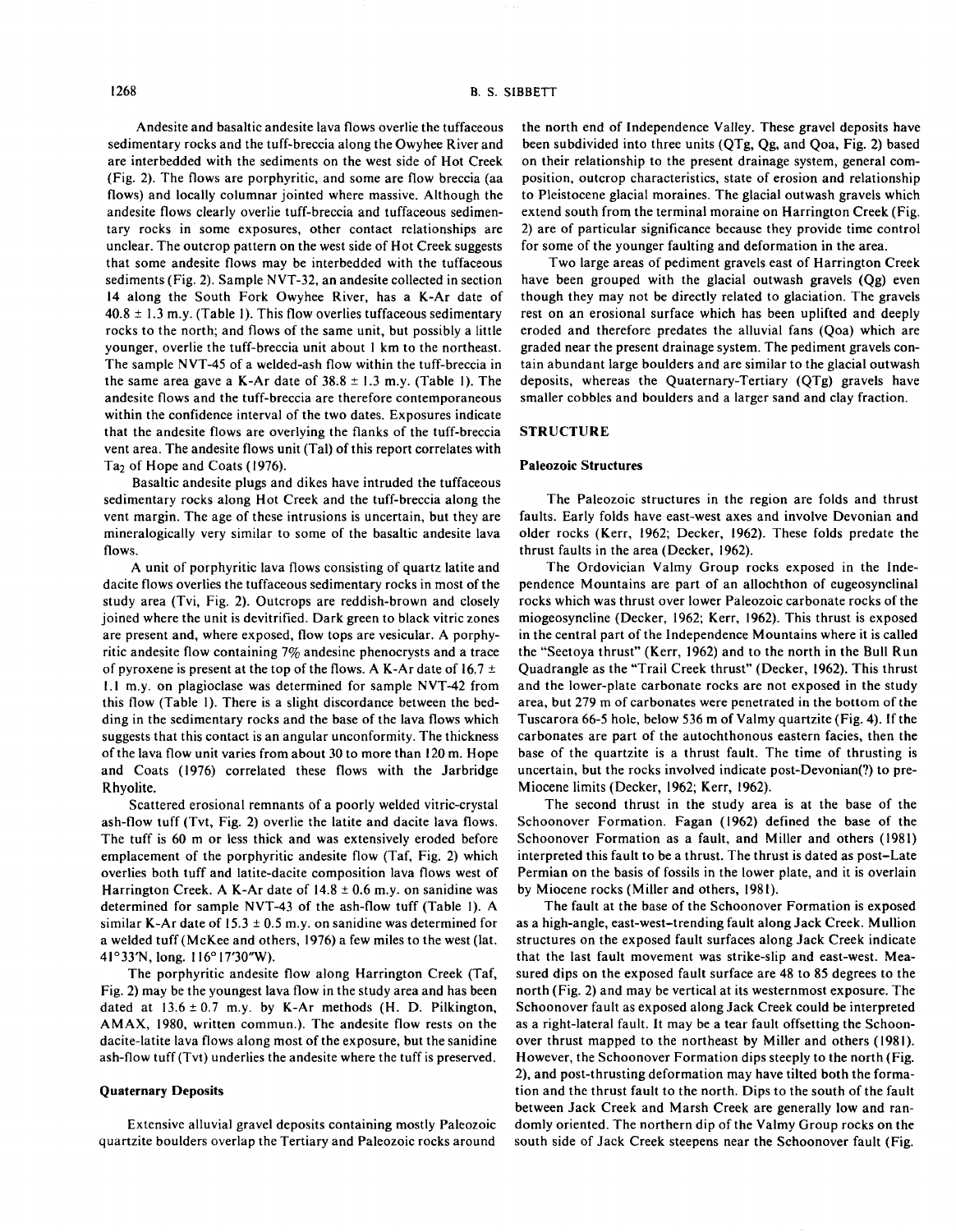2). It would appear, therefore, that the hinge line of an east-weststriking monocline is approximately coincident with the Schoonover fault.

#### **Tertiary Structures**

The main Tertiary structural elements are (1) north-southtrending normal faults, (2) a graben in the center of the study area, (3) a narrow horst and volcanic vent on the west side of the study area, (4) northwest-trending faults, and (5) north-south-trending folds. These structures are the result of east-west extension and volcanism. The north-south normal faults are the dominant Tertiary structures in the northern end of Independence Valley (Fig. 2). Perhaps the most significant of the faults is the range boundary fault on the west side of the Independence Mountains. This major structure trends north-south along most of the range front but trends N30° W from Bull Creek to Marsh Creek under the alluvium, then turns to N10°E north of Marsh Creek (Fig. 2). The graben on the west side of this fault forms the Independence Valley and is about 4 mi wide in the center of the study area; it is bounded on the west by faults trending N10° E and N40°W. Drill-hole data provide some information on the magnitude of graben subsidence. In Tuscarora 66-5, the top of the Paleozoic rocks was encountered at an elevation of 1,280 m (Fig. 4), which is 670 m below their average elevation of 1,950 m along the range front. The east side of the graben appears to have subsided even more. Surface geology and the presence of tuffaceous sediments at a depth of 950 m (842 m elevation) in Tuscarora 51-9 indicate a graben between Hot Creek

and Harrington Creek with subsidence of at least 1,300 m relative to the Paleozoic rocks to the east (Fig. 3).

A major structure, trending about north-south, is present along Hot Creek (Fig. 2). This structure is poorly exposed but has controlled emplacement of several basaltic-andesite plugs and the surface expression of the geothermal system. The close alignment of the intrusive plugs suggests that they may coalesce into a dike at depth. This dike is shown on cross sections B-B' and C-C' (Fig. 3). In section 30, T. 42 N., R. 52 E., on the east side of the horst, a fault-line collapse graben has formed (Fig. 2). This fault-produced graben.is only slightly modified by erosion. A similar but more poorly defined graben is present a mile to the east in section 29.

The tuff-breccia vent is exposed on a horst on the west side of the study area. The horst extends north to Lime Mountain and is bounded by faults trending N10°E and N40°W (Fig. 2). The vent area has been uplifted relative to the rest of the horst, and the bounding faults of the vent, where well exposed, are convex upward. This evidence and the massive quartz veins within the vent and along some bounding faults suggest that an intrusion at depth may have uplifted the tuff-breccia (Fig. 3, section B-B'). The top of the tuff-breccia in Tuscarora 66-5 is about 600 m lower than the top of the eroded outcrop in the horst. Part of this may be due to original relief. The outcrop of Paleozoic rocks along Skull Creek, within the horst, is 490 m above the Paleozoic rock in Tuscarora 66-5.

Subordinate to the north-south structures are N20°W to N40°W faults. As mentioned above, a set of N30°W faults offset the range boundary fault between Bull Creek and Marsh Creek



**Figure S. Lithologie logs of three thermal gradient holes. Unit intervals are given in feet..**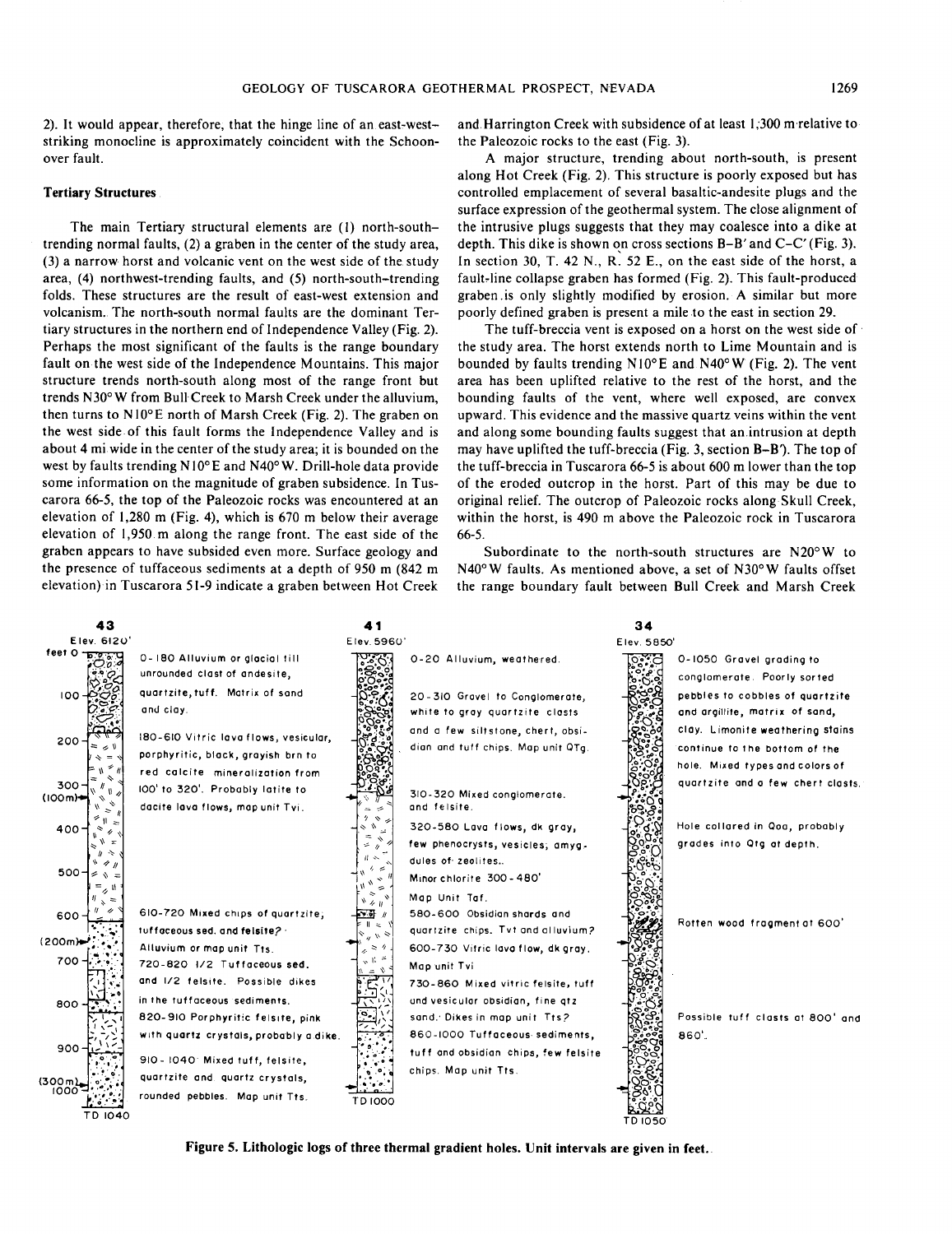(Fig. 2). This trend is continued into the Tertiary rocks; to the northwest, a N40°W fault offsets the east boundary of the horst (Fig. 2). The third and least developed fault trend is N30°E to N45°E. Faults of this trend extend northeast from the east side of the horst and also occur in the foothills of the Independence Mountains (Fig. 2).

An apparent stratigraphic reversal was encountered in Tuscarora 51-9, 1 km east of the hot springs (John Deymonaz, AMAX, 1981, oral commun.). A normal section, with the addition of an andesite intrusion, was penetrated in the upper 722 m of the hole, then bedded tuffaceous sedimentary rocks (Tts) were encountered below a 119-m-thick section of Paleozoic siltstone and shale (Fig. 3, C-C'). A reverse fault seems unlikely in Tertiary rocks when the dominant tectonic force was Basin and Range extension. Furthermore, a reverse fault, which would require more than 300 m of vertical displacement, does not fit with the surface geology. The simplest and most likely explanation for the lithologies encountered is that the drill hole drifted laterally across a high-angle fault, passing from Paleozoic rocks in the footwall to Tertiary rocks in the hanging wall (Fig. 3, C–C). The cuttings of tuffaceous sedimentary rocks from the bottom of the hole were different from the tuffaceous sedimentary rocks in the upper part of the hole and therefore did not appear to be caving from the upper section. The hole was lost before a drift survey could be run.

#### **Folding**

Several folds, all with north-south axes, are present in the Tertiary rocks (Fig. 2). The glacial outwash gravels (Qg) in sections 3 and 10 along Harrington Creek have been deformed into a broad south-plunging syncline. The gravel deposit clearly originates from the terminal moraine at its north end and is therefore Pleistocene in age. The southern component of tilt may be a depositional slope, but the east-west downwarp of the uneroded surface has been produced by deformation. The syncline was probably produced by sag of the underlying tuffaceous sediments along the range boundary fault. On the other hand, the anticlines may have formed as a result of the tuffaceous sediments draping over small horsts in the Paleozoic basement rock. Another possible mechanism is slump folding due to the tuffaceous sediments sliding down the east-tilted fault block. Although the dips are steeper in the Tertiary units, the folding has affected the Pleistocene deposits as well.

A belt of gravel deposits lapping onto the Tertiary rocks extends along the northwest side of the recent alluvial fan formed by Harrington Creek (Fig. 2). Although bedding orientation is not easily determined in the field due to the coarse boulders and unconsolidated nature of the gravels, the outcrop pattern and photo analysis suggest a southeast dip. This is compatible with the interpretation that the syncline in sections 3 and 10 continues to the southwest and broadens. Harrington Creek's alluvial fan has filled this large structural depression. This interpretation would suggest a considerable thickness of Quaternary alluvium in the north end of Independence Valley and a major northeast-trending fault which controlled formation of the syncline. Some evidence of the thick alluvium is given by thermal gradient hole 34 drilled in the  $SW1/4SW1/4$ , sec. 14, T. 41 N., R. 52 E. (Fig. 2). This hole penetrated 317 m of alluvial gravels and conglomerate without encountering Tertiary volcanic rocks or Paleozoic rocks (Fig. 5). Interpretation of dipole-dipole resistivity data across the Harrington Creek alluvial fan indicates a thick section of conductive materials which could be water-saturated alluvium (C. E. Mackelprang, 1980, personal commun.).

# **Thermal Phenomena**

Numerous hot springs and extensive sinter deposits occur along Hot Creek (Fig. 6). The main sinter mound is 1,000 m by 330 m and 35 m high, is covered with sagebrush, and has no active springs on it. The siliceous sinter mound extends down a westfacing slope from several faults, and the sinter thickness at any one point probably does not exceed 10 m. At the west foot of the mound, three springs in the alluvium are currently depositing silica (Fig. 6).

Most of the active springs occur in a small area 400 m upstream from the large sinter mound. The springs form a roughly triangular pattern, and spring temperatures are 55 to 95 °C. The hotter springs issue directly from tuffaceous sediments exposed in Hot Creek's active channel. These springs are depositing both siliceous and calcareous sinter, sulfur, and sublimates. A few of the springs are boiling at the surface, and there is steam from a small vent, probably supplied by near-surface boiling.

The Na-K-Ca geothermometer indicates a reservoir temperature of 181 to 228  $\,^{\circ}$ C. A Cl-SiO<sub>2</sub>-enthalpy mixing model indicates an equilibrium temperature for the reservoir of 216 °C (Pilkington and others, 1980). The thermal waters are a sodium-bicarbonate type, and the reservoir temperature of Hot Sulphur Springs was calculated to be 183  $\degree$ C by the silica conductance method (Mariner and others, 1974).

The mapped travertine deposit in Hot Creek consists of 0.3 to 1 m thick, coarse-grained, white calcite blocks which are currently being eroded. The calcite blocks lie on multi-colored, hematitestained clay which is probably altered tuffaceous sediments.

Hot Creek is a perennial cold-water creek above Hot Sulphur Springs. The stream water is warm below the hot springs due to the addition of the thermal water. Because of the intermixing of stream and thermal waters in the thin alluvium, the volume of water discharged by the thermal springs alone cannot be estimated.

A few small thermal springs occur to the south and southwest of the main thermal area. A thermal spring on the west side of Hot Creek (Fig. 6) issues from the top of a low calcite and sediment mound. Two siliceous sinter mounds about 40 cm high are present on the calcareous deposit. An intermittently flowing thermal spring occurs 900 m south of the main sinter mound (Fig. 6), and a spring with a flow of 75 to 100  $1/\text{min}$ , 3 km south-southwest of the main sinter mound, has a temperature of 21 °C as compared to 10 °C for cold springs in the area. Petaini Springs, near the mouth of Jerritt Canyon, 11 km southeast of Hot Sulphur Springs, is the only other spring in the valley reported to be warm (Garside and Schilling, 1979).

The subsurface structures and lithologies controlling the movement of the thermal fluids and the location of the reservoir are unknown. Dipole-dipole resistivity data (Berkman, 1981; Mackelprang and others, 1981) indicate a deep conductive zone under the valley to the southeast of the springs. This conductive zone approaches the surface at the hot springs. This conductive zone is about 1,200 m under the valley and may represent the geothermal system.

#### **CONCLUSIONS**

A thick accumulation of Oligocene tuffaceous sediments and tuffs overlain by Miocene lava flows has filled a deep graben bounded by faults trending north to N10°E. Subsidence has been greatest (over 1,200 m) along a 1.5 to 3 km wide trough, bounded on the east side by the range frontal fault of the Independence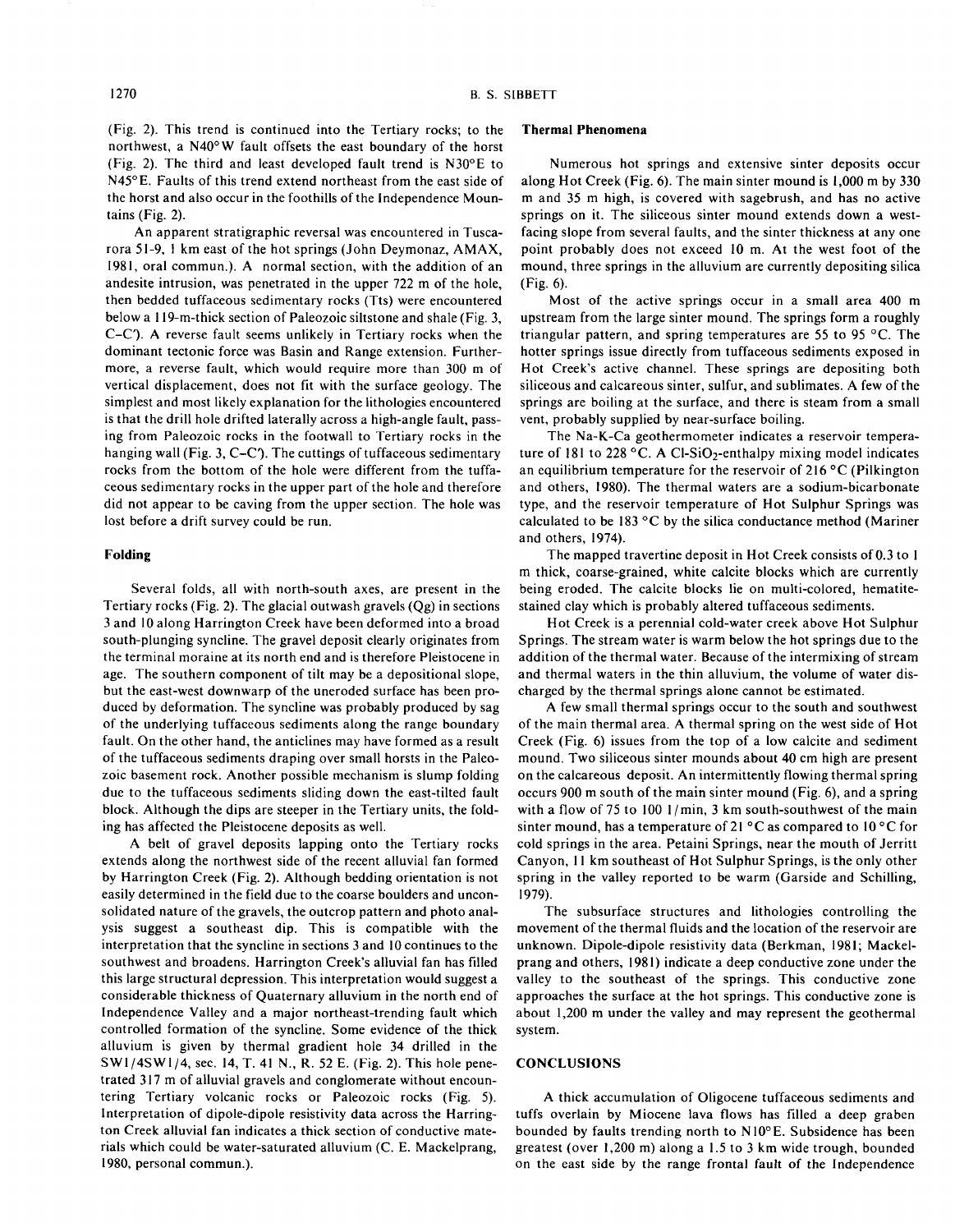

**Figure 6. Detailed geologic map of Hot Sulphur Springs. See Figure 2 (foldout) for location.**